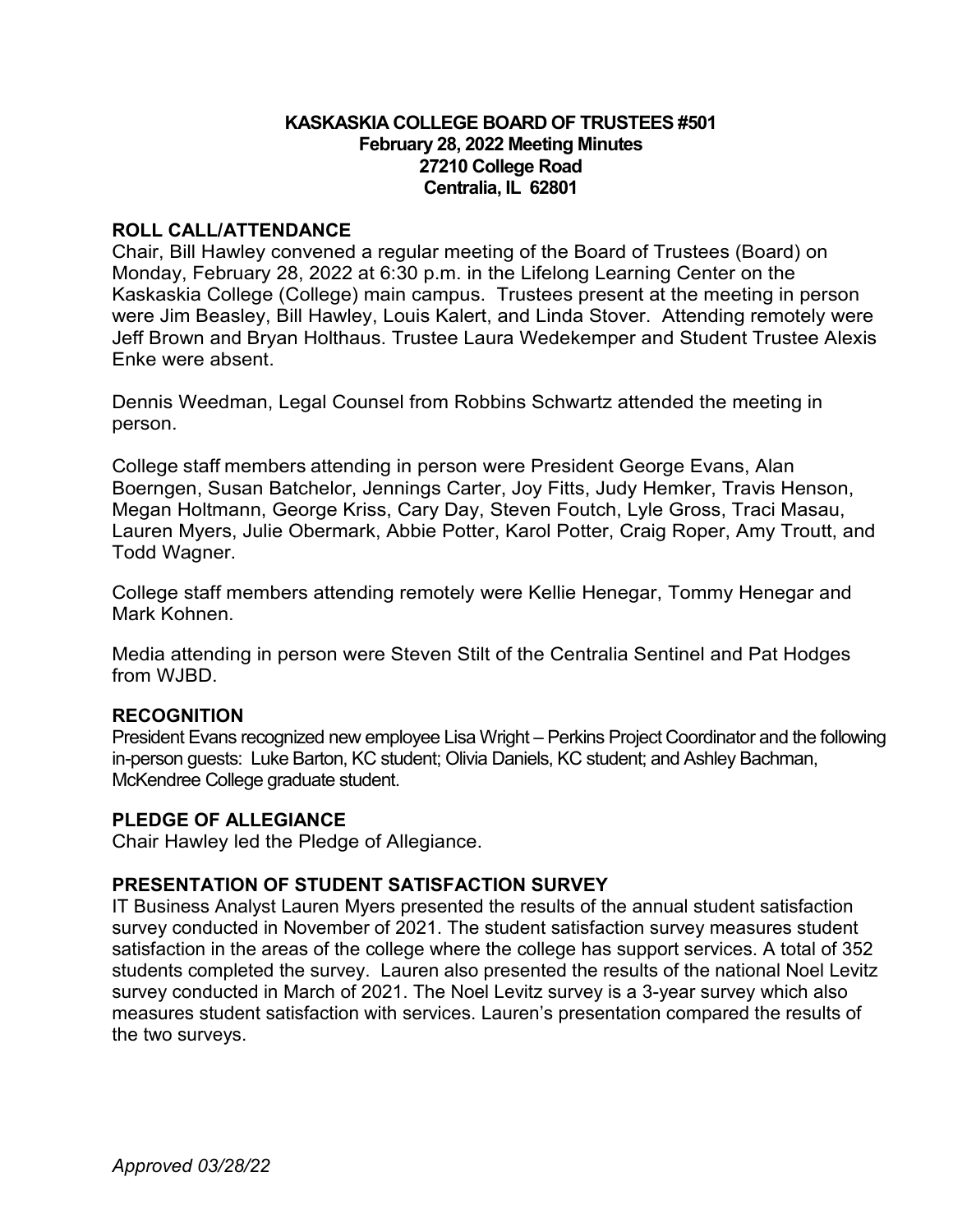The results of both surveys were very favorable. The Noel Levitz survey data compared the college to other national community colleges and the college is far ahead of other colleges in every area nationally.

#### **PUBLIC COMMENT**

No public comment.

#### **CONSENT AGENDA**

Items on the Consent Agenda included

Approval of January 24, 2022 Regular Meeting Minutes

Ratification and approval of disbursements and payrolls for January, 2022 which includes travel reimbursements for board members and College employees if any requested reimbursement exceeds maximum allowable costs, Treasurer Report, Budget Report, Personnel Report, Foundation Report, Kaskaskia College Sports Association Report, and Kaskaskia College Friends of Fine Arts Report. Administrative Reports include Executive Services Report, Administrative Services Report, Instructional Services Report, and Student Services Report.

Motion by Jim Beasley to approve the consent agenda items as presented.

Roll call:

| <b>Jim Beasley</b>   | ves | <b>Bryan Holthaus</b> | <b>ves</b> |
|----------------------|-----|-----------------------|------------|
| Jeff Brown           | ves | Louis Kalert          | <b>ves</b> |
| <b>Bill Hawley</b>   | ves | Linda Stover          | <b>ves</b> |
| Motion was approved. |     |                       |            |

# **NEW BUSINESS CLOSED SESSION**

Motion by Jim Beasley to enter into closed session in accordance with the Illinois Open Meetings Act, and pursuant to Section 2(c) of the Act, the specific reason for conducting an executive session meeting is as follows:

> (1) the appointment, employment, compensation, discipline, performance, or dismissal of specific employees of the public body or legal counsel for the public body, including hearing testimony on a complaint lodged against an employee of the public body or against legal counsel for the public body to determine its validity; 5 ILCS 102/2(c)(1).

Roll call:

| Jim Beasley        | yes Bryan Holthaus | <b>ves</b>                                                                   |
|--------------------|--------------------|------------------------------------------------------------------------------|
| Jeff Brown         | yes Louis Kalert   | <b>ves</b>                                                                   |
| <b>Bill Hawley</b> | yes Linda Stover   | <b>ves</b>                                                                   |
|                    |                    | Motion was approved and the meeting entered into closed session at 6:58 p.m. |

Motion by Jim Beasley to end closed session and resume open session.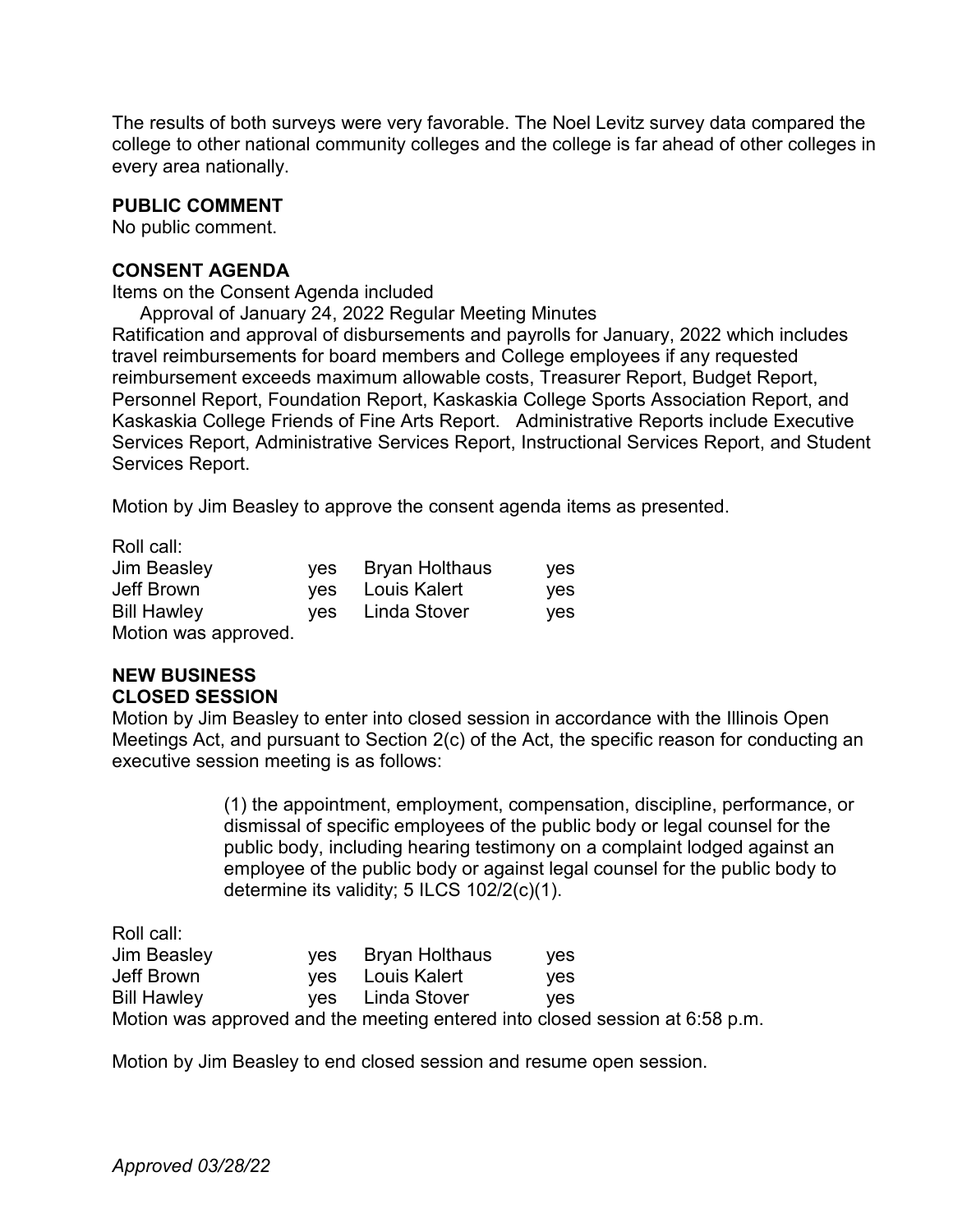| Roll call:         |                    |            |
|--------------------|--------------------|------------|
| <b>Jim Beasley</b> | yes Bryan Holthaus | <b>ves</b> |
| Jeff Brown         | yes Louis Kalert   | ves.       |
| <b>Bill Hawley</b> | yes Linda Stover   | ves.       |
| .                  |                    |            |

Motion was approved and the closed session ended and open session resumed at 7:16 p.m.

#### **RESOLUTION 22-05 RESOLUTION ESTABLISHING TUITION AND FEE RATES FOR ACADEMIC YEAR 2022- 2023 (FY 2023)**

Motion by Linda Stover to adopt Resolution 22-05 approving Kaskaskia College's tuition and fees rates will be maintained at the same level for fiscal year 2022-2023 (beginning Summer 2022) and are as follows:

- 1. **In-District Tuition** will be maintained at \$136.00/credit hour and Mandatory Fees to remain at \$16.00/credit hour, for a total In-District credit hour rate of \$152.00.
- 2. **Out-of-District (In-State) Tuition** be maintained at \$235.00/credit hour and Mandatory Fees remain at \$16.00/credit hour, for a total Out-of-District credit hour rate of \$251.00.
- 3. **Out-of-State and International Tuition** be maintained at \$395.00/credit hour and Mandatory Fees remain at \$16.00/credit hour, for total Out-of-State and International credit hour rate of \$411.00; and
- 4. **On-line Additional Fee** of \$10/credit hour for courses with an online component.

President Evans reported the college has only adjusted tuition by \$3.00 since 2016.

Roll call:

| Jim Beasley         | ves | Bryan Holthaus | <b>ves</b> |
|---------------------|-----|----------------|------------|
| Jeff Brown          | ves | Louis Kalert   | ves.       |
| <b>Bill Hawley</b>  | ves | Linda Stover   | <b>ves</b> |
| Motion was approved |     |                |            |

Motion was approved.

## **RESOLUTION 22-06**

## **RESOLUTION GRANTING EASEMENT TO THE CITY OF VANDALIA FOR THE VANDALIA SAFE ROUTES TO SCHOOL PROJECT**

Motion by Louis Kalert to adopt Resolution 22-06 approving the easement with the City of Vandalia and authorizing the College President to take all necessary actions and execute all documents to complete this transaction including the waiver of rights to an appraisal and compensation for the easement.

Roll call: Jim Beasley yes Bryan Holthaus yes Jeff Brown yes Louis Kalert yes yes Linda Stover yes Motion was approved.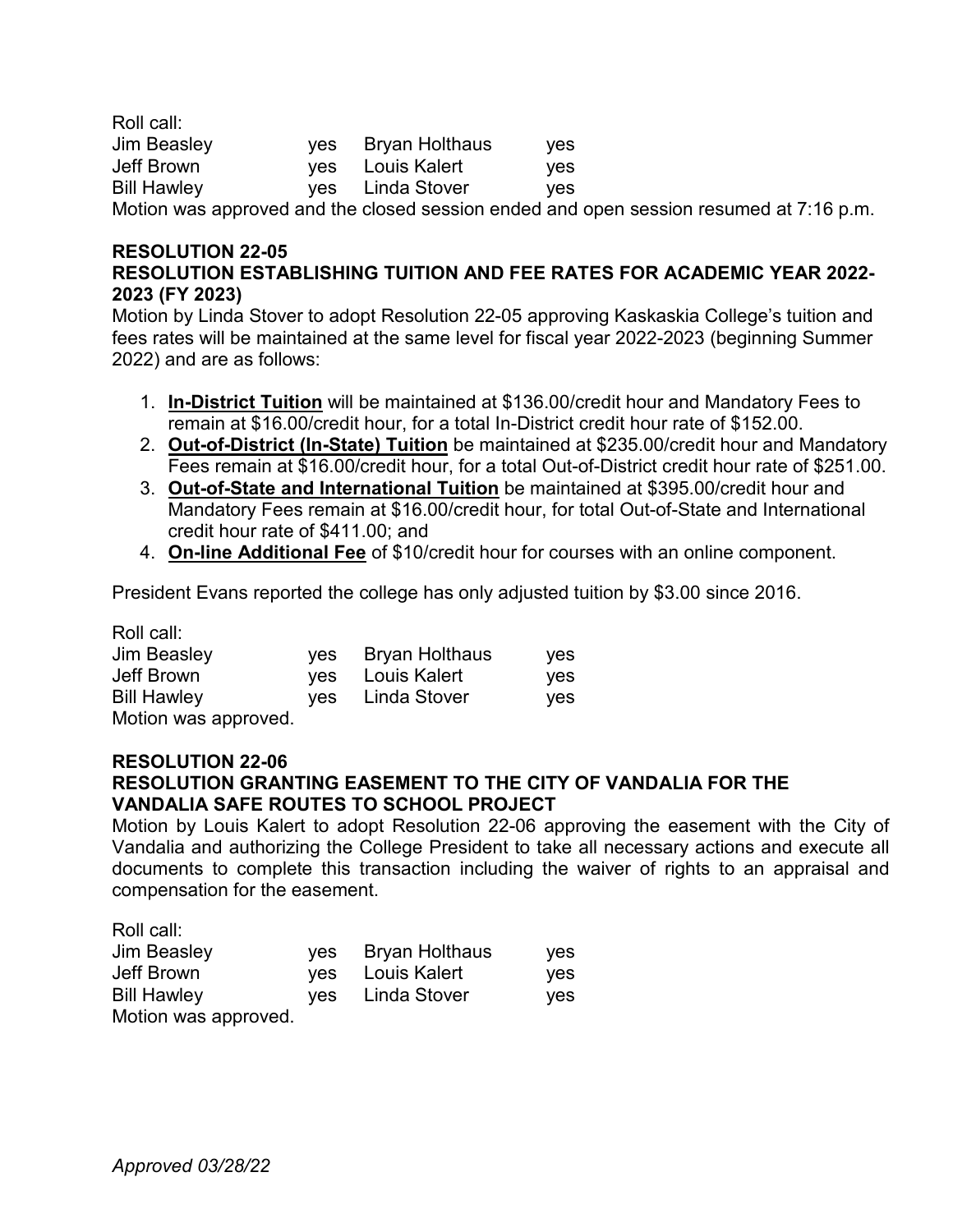# **RESOLUTION 22-07 RESOLUTION TO AWARD THE BID FOR THE PURCHASE OF PNEUMATIC & HYDRAULIC TRAINERS (WORKFORCE EQUITY INITIATIVE GRANT FUNDING)**

Motion by Louis Kalert to adopt Resolution 22-07 awarding the bid for the purchase of pneumatic and hydraulic trainers to DEPCO Enterprises, LLC of Frontenac, KS in the amount of \$50,875.

Assistant Professor of Industrial Technology Lyle Gross addressed the Board. The college has a course that prepares industrial students with training on hydraulics which training is highly needed by industries in the college district. Two-thirds of the students in this course are from local industries; not the typical 19- to 20-year college student. The purchase of the hydraulic trainers will assist the college in meeting the training needs of industrial students for positions with local industries. This purchase is grant funded.

Roll call:

| Jim Beasley                      | yes Bryan Holthaus                   | <b>ves</b>        |
|----------------------------------|--------------------------------------|-------------------|
| Jeff Brown<br><b>Bill Hawley</b> | yes Louis Kalert<br>yes Linda Stover | <b>ves</b><br>yes |
| Motion was approved.             |                                      |                   |

#### **RESOLUTION 22-08 RESOLUTION TO APPROVE THE PURCHASE OF HVAC TRAINERS (CENTRALIA CORRECTIONAL CENTER EDUCATION PROGRAM CTEI GRANT FUNDING)**

Motion by Louis Kalert to adopt Resolution 22-08 approving the purchase of the HVAC trainers from Hampden Engineering Corporation of Longmeadow, MA in the amount of \$50,655.

Associate Professor of HVAC Mark Kohnen address the Board. There are only a few different trainers across the world that can be used in class settings. Hampden trainers are wellknown trainers made in the United States and come with good support from the company. The trainers offer both residential and commercial training and are made with multiple simulator faults built in which provide the student with training in troubleshooting problems and correcting them. This purchase is grant funded.

Roll call:

| <b>Jim Beasley</b>  | yes Bryan Holthaus | <b>ves</b> |
|---------------------|--------------------|------------|
| Jeff Brown          | yes Louis Kalert   | yes        |
| <b>Bill Hawley</b>  | ves Linda Stover   | yes        |
| Motion was approved |                    |            |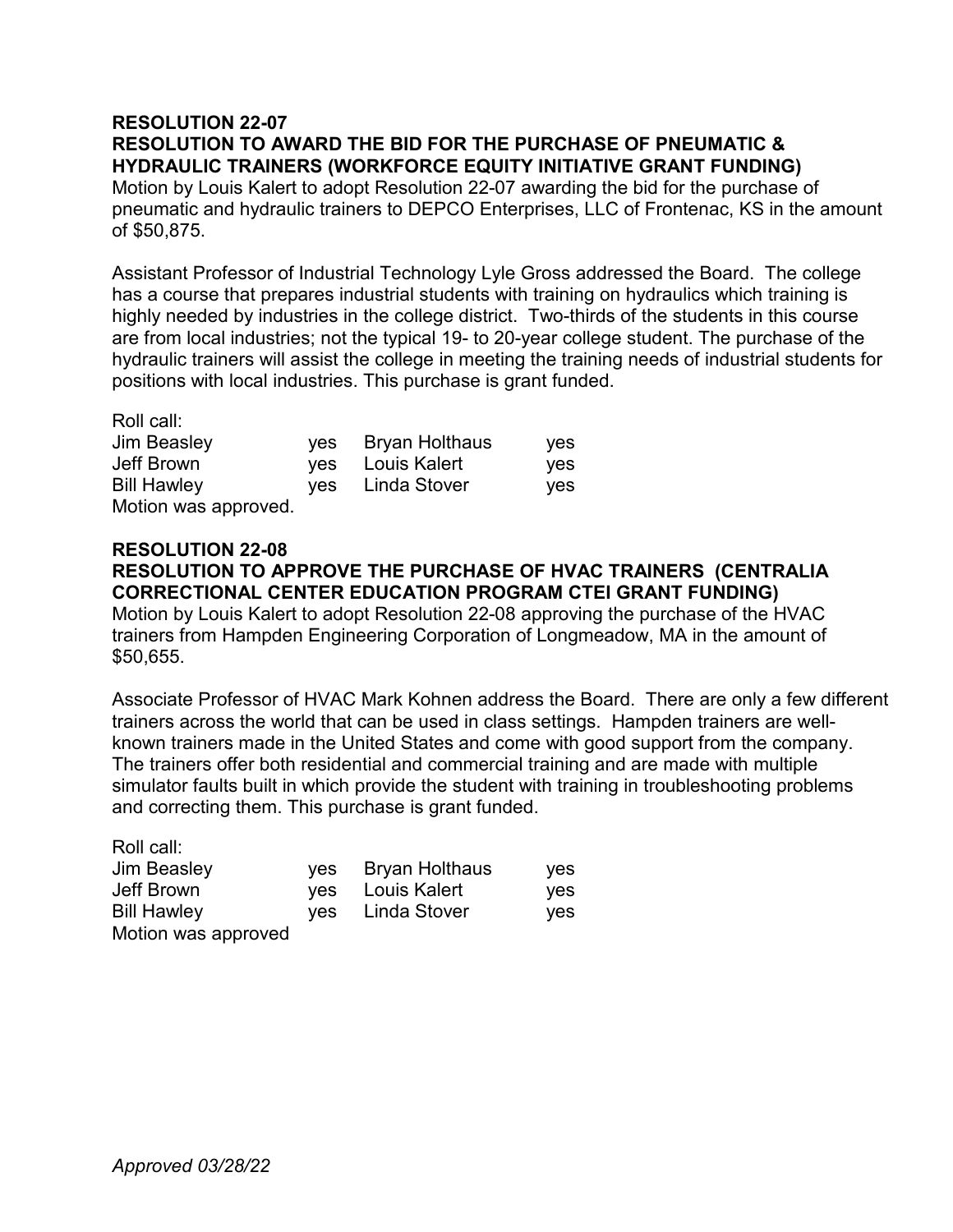## **RESOLUTION 22-09 RESOLUTION TO APPROVE THE PURCHASE OF A CUTAWAY TOYOTA PRIUS HYBRID TRAINER (ILLINOIS GREEN ECONOMY NETWORK GRANT FUNDING)**

Motion by Linda Stover to adopt Resolution 22-09 approving the purchase of the cutaway Toyota Prius hybrid trainer from ConsuLab Training Aids of Quebec, Canada in the amount of \$38,963.00.

President Evans addressed the Board regarding this purchase. This purchase will be funded by the Illinois Green Economy Network. The college is looking to be proactive and futuristic and electrical vehicles are the future of the automotive industry. The machine is a cutaway (motor) from an electric vehicle. The motor is housed in clear plexiglass on a stand. This motor will allow students to train on how electric/hybrid motors work. The ConsuLab product has an actual brake and acceleration pedal which provides additional training on these functions.

Roll call:

| <b>Jim Beasley</b>   | ves | Bryan Holthaus   | yes |
|----------------------|-----|------------------|-----|
| Jeff Brown           |     | yes Louis Kalert | yes |
| <b>Bill Hawley</b>   | ves | Linda Stover     | yes |
| Motion was approved. |     |                  |     |

# **APPROVAL OF CLUB & ORGANIZATION 2021-2022 FUND ALLOCATIONS**

Motion by Louis Kalert to approve Student Organization Allocations of \$2,585 for the FY22 year and to approve \$2,915 to be allocated to clubs upon request and approval of the Director of Student Retention and Support Services and the Allocation committee.

| Roll call:           |     |                       |     |
|----------------------|-----|-----------------------|-----|
| <b>Jim Beasley</b>   | ves | <b>Bryan Holthaus</b> | yes |
| Jeff Brown           | yes | Louis Kalert          | ves |
| <b>Bill Hawley</b>   | ves | Linda Stover          | ves |
| Motion was approved. |     |                       |     |

## **APPROVAL OF NEW CLUB PROPOSAL – CAMPUS MINISTRIES**

Motion by Jim Beasley to approve the charter and formation of Campus Ministries International - Kaskaskia College (CMI-KC) as a recognized club/organization at Kaskaskia College.

Director of Student Retention & Support Services Steven Foutch and students Luke Barton and Oliva Hanks addressed the Board. CMI is an international organization with clubs on over 4,400 campuses worldwide. CMI clubs are currently operating at Rend Lake College, Greenville University, SIU-E, SIU-C, and Lewis & Clark. Students participating in this club at the college will be able to transfer to the same club at a four-year institution. The club is affiliated with United Pentecostal Nation. The founding principal is to spread the saving message of Jesus Christ through prayer, Bible study and worship.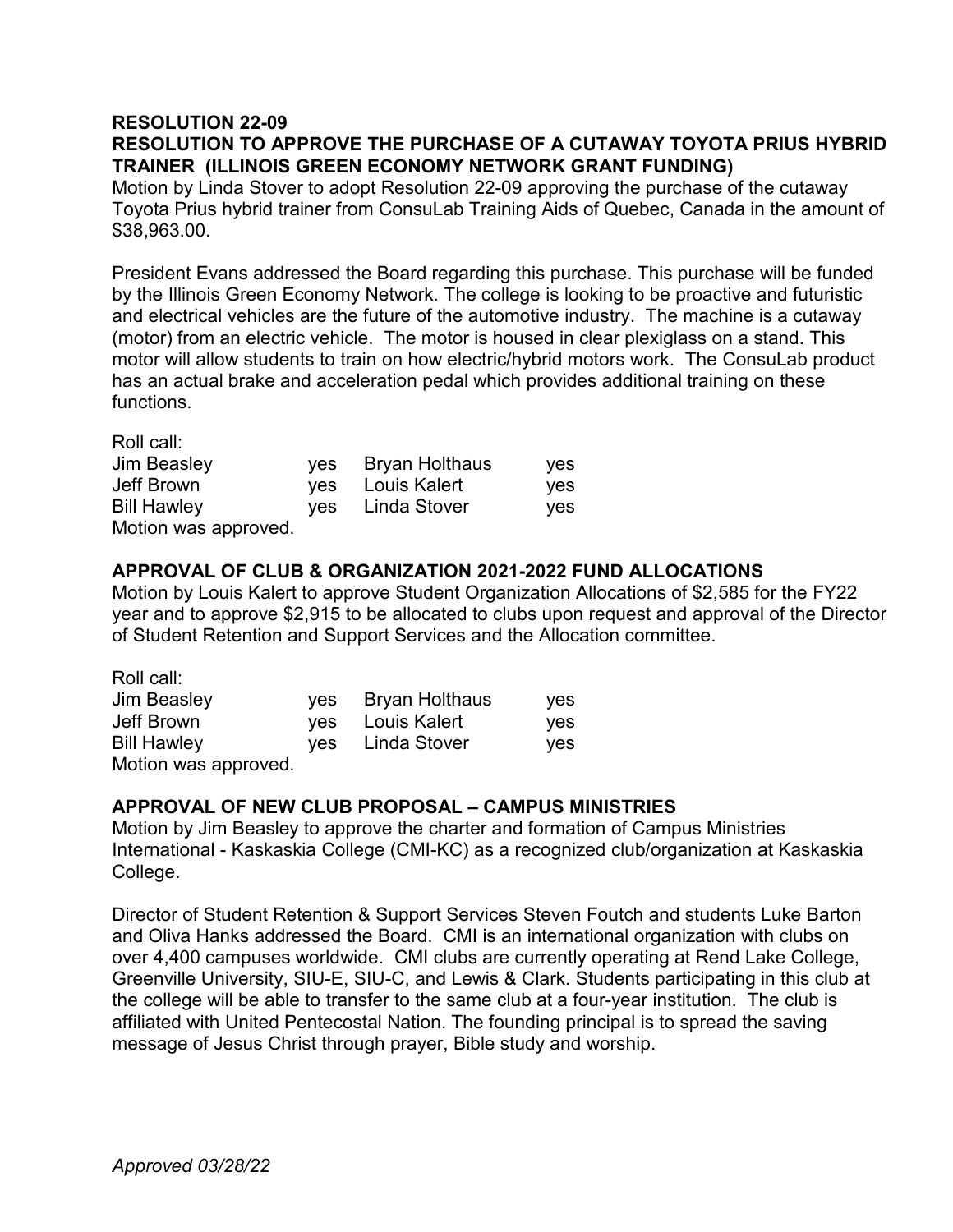Roll call: Jim Beasley yes Bryan Holthaus yes Jeff Brown yes Louis Kalert yes Bill Hawley yes Linda Stover yes Motion was approved.

#### **APPROVAL OF RETIREMENT OF TRANSITIONAL ADVISOR**

Motion by Jim Beasley to accept the retirement of Sandra Neabuhr as the Transitional Advisor effective May 31, 2022.

Roll call:

| Jim Beasley          | yes Bryan Holthaus | <b>ves</b> |
|----------------------|--------------------|------------|
| Jeff Brown           | yes Louis Kalert   | ves        |
| <b>Bill Hawley</b>   | ves Linda Stover   | ves        |
| Motion was approved. |                    |            |

## **APPROVAL OF RETIREMENT OF VICE PRESIDENT OF STUDENT SERVICES**

Motion by Jim Beasley to accept, with regrets, the retirement of Susan Batchelor as the Vice President of Student Services effective June 30, 2022.

| Roll call:           |                    |     |
|----------------------|--------------------|-----|
| <b>Jim Beasley</b>   | yes Bryan Holthaus | yes |
| Jeff Brown           | yes Louis Kalert   | yes |
| <b>Bill Hawley</b>   | ves Linda Stover   | yes |
| Motion was approved. |                    |     |

## **APPROVAL OF RESIGNATION OF DIRECTOR OF TRENTON EDUCATION CENTER**

Motion by Jim Beasley to accept the resignation of Michelle O-Laughlin as the Director of Trenton Education Center effective January 31, 2022. Michelle is moving out-of-state.

| Roll call:           |     |                       |            |
|----------------------|-----|-----------------------|------------|
| Jim Beasley          | ves | <b>Bryan Holthaus</b> | yes        |
| Jeff Brown           | yes | Louis Kalert          | ves        |
| <b>Bill Hawley</b>   |     | yes Linda Stover      | <b>ves</b> |
| Motion was approved. |     |                       |            |

## **APPROVAL OF RESIGNATION OF GRANT AND CONTRACT ACCOUNTANT (POSITION 1)**

Motion by Jim Beasley to accept the resignation of Shelby King a Grant and Contract Accountant effective December 31, 2021.

Roll call:

| <b>Jim Beasley</b>   | yes Bryan Holthaus | yes |
|----------------------|--------------------|-----|
| Jeff Brown           | yes Louis Kalert   | ves |
| <b>Bill Hawley</b>   | yes Linda Stover   | ves |
| Motion was approved. |                    |     |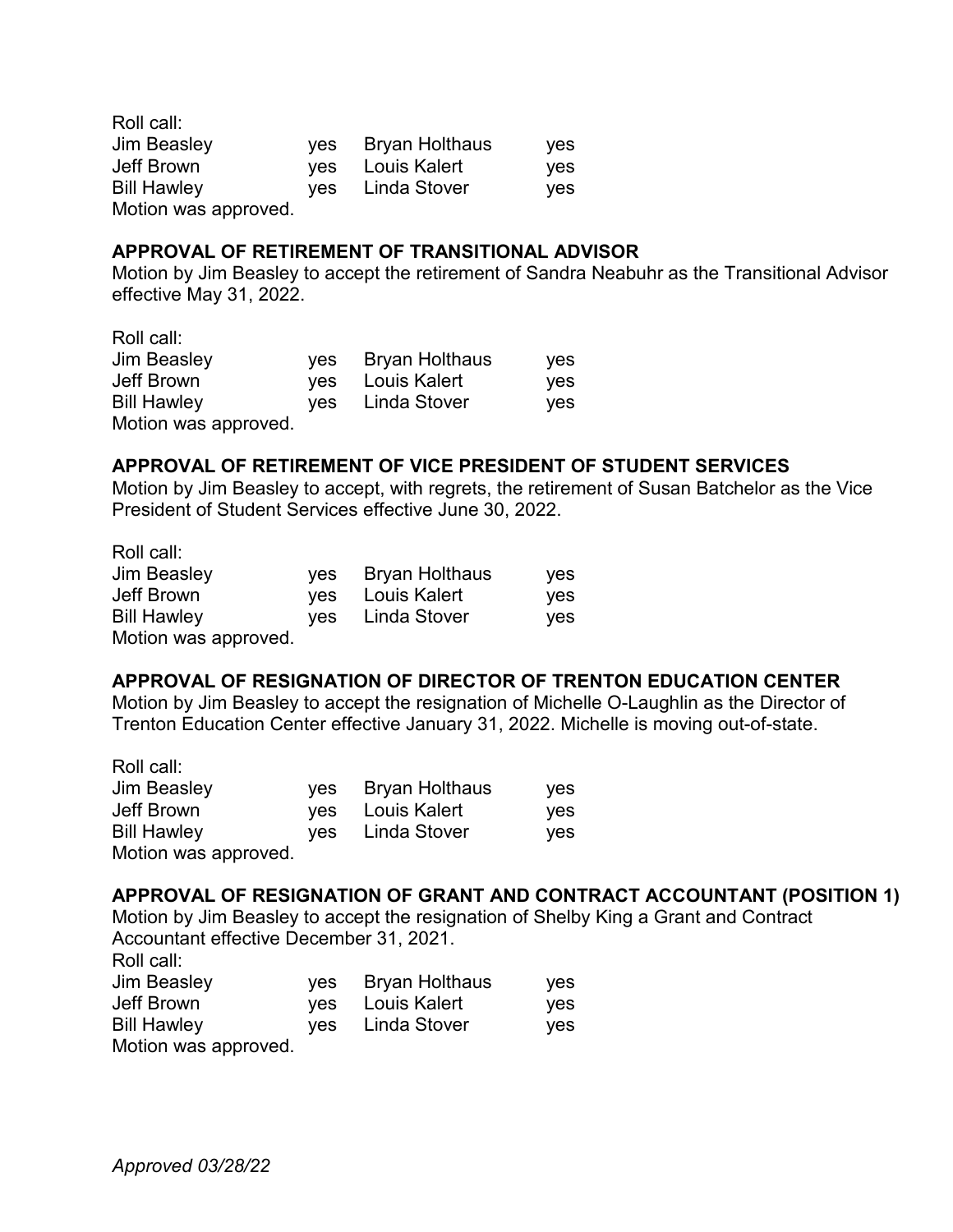# **APPROVAL OF RESIGNATION OF GRANT AND CONTRACT ACCOUNTANT (POSITION 2)**

Motion by Linda Stover to accept the resignation of Wes Lindsey as a Grant and Contract Accountant effective February 28, 2022. Mr. Lindsey accepted a position out-of-state moving up in his career path.

| Roll call:           |     |                       |     |
|----------------------|-----|-----------------------|-----|
| <b>Jim Beasley</b>   | ves | <b>Bryan Holthaus</b> | yes |
| Jeff Brown           | ves | Louis Kalert          | ves |
| <b>Bill Hawley</b>   | ves | Linda Stover          | ves |
| Motion was approved. |     |                       |     |

#### **APPROVAL OF RESIGNATION OF HUMAN RESOURCES COORDINATOR**

Motion by Linda Stover to accept the resignation of Lisa Szatkowski as the Human Resources Coordinator effective February 28, 2022.

Roll call:

| <b>Jim Beasley</b>   | yes Bryan Holthaus | <b>ves</b> |
|----------------------|--------------------|------------|
| Jeff Brown           | yes Louis Kalert   | <b>ves</b> |
| <b>Bill Hawley</b>   | yes Linda Stover   | <b>ves</b> |
| Motion was approved. |                    |            |

## **APPROVAL OF POSITION OF STUDENT SUCCESS COACH (REPLACEMENT POSITION/PARTIALLY GRANT FUNDED)**

Motion by Louis Kalert to approve the search for a full-time, professional managerial, Student Success Coach with a starting salary of \$39,000, and eligibility for fringe benefits. The salary will be split between grant and institutionally funded.

This position is a restructured position of a Transitional Advisor who is retiring. The position will have regular advising with some Title III functions added with those functions being funded with Tittle III funds. The position was restructured to meet the needs of institution and the grant.

| Roll call:           |                    |     |
|----------------------|--------------------|-----|
| <b>Jim Beasley</b>   | yes Bryan Holthaus | yes |
| Jeff Brown           | yes Louis Kalert   | ves |
| <b>Bill Hawley</b>   | yes Linda Stover   | ves |
| Motion was approved. |                    |     |

## **APPROVAL OF EMPLOYMENT OF EXECUTIVE DIRECTOR OF DEVELOPMENT (REPLACEMENT POSITION)**

Motion by Linda Stover to approve the hire of Holly Sallee as full-time Executive Director of Development, hire date to be determined, at an annual salary of \$62,000 with eligibility for fringe benefits.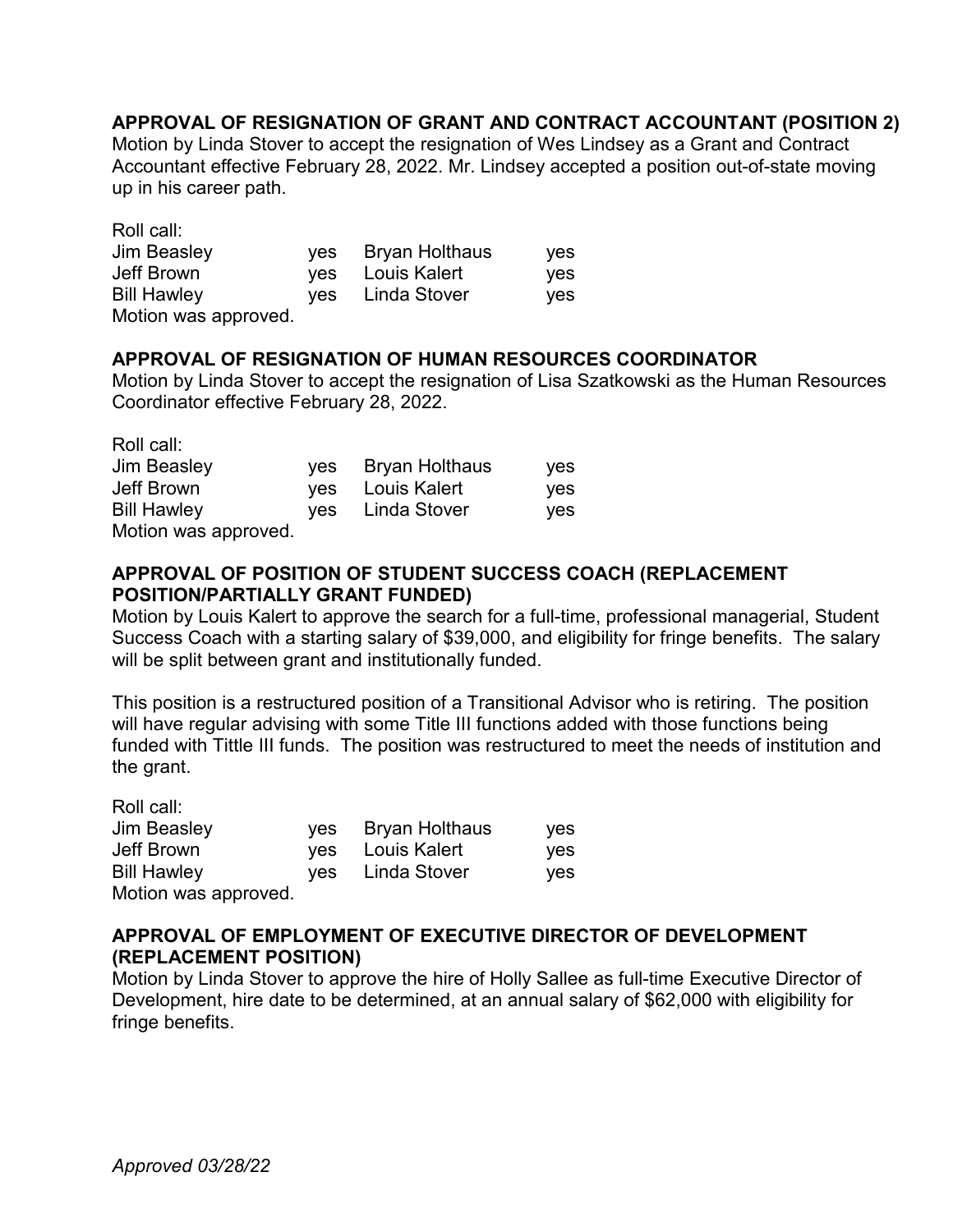| Roll call:           |     |                       |     |
|----------------------|-----|-----------------------|-----|
| <b>Jim Beasley</b>   | ves | <b>Bryan Holthaus</b> | yes |
| Jeff Brown           |     | yes Louis Kalert      | ves |
| <b>Bill Hawley</b>   |     | ves Linda Stover      | yes |
| Motion was approved. |     |                       |     |

# **APPROVAL OF EMPLOYMENT OF WAREHOUSE AND DISTRIBUTION INSTRUCTOR CENTRALIA CORRECTIONAL CENTER (IDOC CONTRACT FUNDED)**

Motion by Louis Kalert to approve the hire of Nathan Gibbs as the Warehouse and Distribution Instructor at the Centralia Correctional Center, effective upon completion of background check, and contingent upon board approval. His annual base salary would be \$52,500 with eligibility for fringe benefits.

Roll call:

| <b>Jim Beasley</b>   | yes Bryan Holthaus | yes |
|----------------------|--------------------|-----|
| Jeff Brown           | yes Louis Kalert   | yes |
| <b>Bill Hawley</b>   | ves Linda Stover   | yes |
| Motion was approved. |                    |     |

# **APPROVAL OF EMPLOYMENT OF IT SYSTEMS ADMINISTRATOR**

Motion by Mr. Beasley to approve the hire of Zachary Ricke as full-time Information Technology Systems Administrator, with a tentative effective date of March 7, 2022 at an annual salary of \$40,000.

Roll call:

| Jim Beasley          | yes Bryan Holthaus | yes |
|----------------------|--------------------|-----|
| Jeff Brown           | yes Louis Kalert   | yes |
| <b>Bill Hawley</b>   | ves Linda Stover   | yes |
| Motion was approved. |                    |     |

## **FIRST READING OF POLICY 6.0401- SYLLABI POLICY REVISION**

No action was taken. Informational only.

# **FINAL READING AND APPROVAL OF POLICY 3.1008 – POLICY FOR PREPARING AND UPDATING DISCLOSURES PURSUANT TO SECURITIES LAWS**

Motion by Louis Kalert to approve the final reading of Policy 3.1008 – Policy for Preparing and Updating Disclosures Pursuant to Securities Laws as presented.

Roll call:

| Jim Beasley         | yes Bryan Holthaus | <b>ves</b> |
|---------------------|--------------------|------------|
| Jeff Brown          | yes Louis Kalert   | yes        |
| <b>Bill Hawley</b>  | yes Linda Stover   | <b>ves</b> |
| Motion was approved |                    |            |

Motion was approved.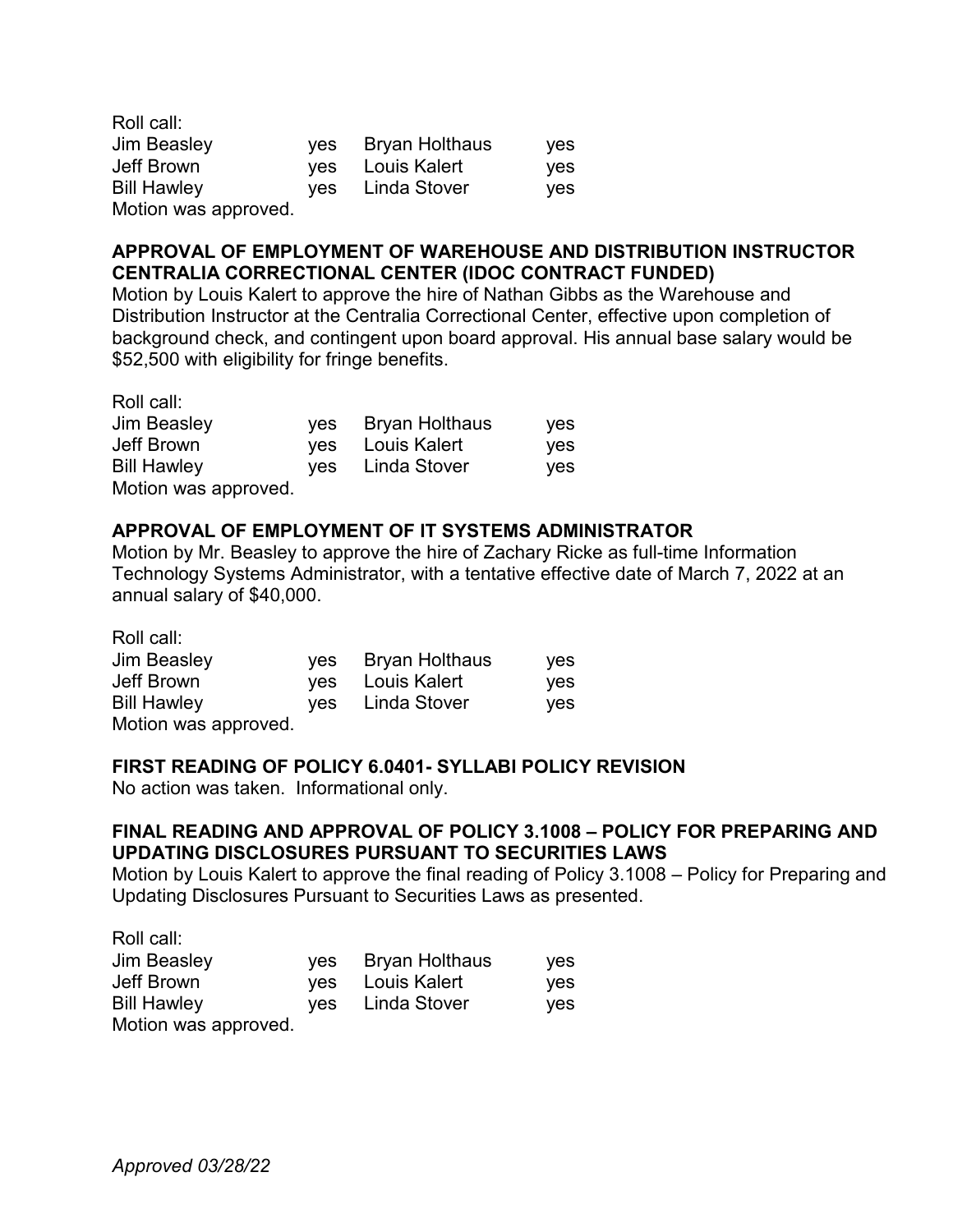# **FUTURE AGENDA ITEMS**

- A. Approval of Employment of Industrial Technology Instructor at FCI Greenville (FDOC Contract Funded)
- B. Remainder of Financial Audit (Informational Report Only)
- C. Acceptance of Proposal for Professional Audit Services (March)
- D. Resolution to Award Bid for Programmable Logic Controller Trainers (Title III Funding)
- E. Resolution to Approve the Disposal of Surplus Equipment
- F. Approval of Bid for Trenton Education Center Solar System (IGEN) (March)
- G. Approval of Purchase of Vehicle/Trailer Storage Building
- H. Approval of Vendor to Provide Photo Copier Services

# **TRUSTEE AND PRESIDENT'S COMMENTS AND REPORTS**

# **STUDENT TRUSTEE REPORT**

Student Trustee Alexis Enke was absent.

# **PRESIDENT'S COMMENTS**

- The college is very pleased with the results of the Student Satisfaction Survey. The scores show the college is well ahead of other community colleges (300+) in all areas when compared nationally. This is exceptionally pleasing considering the pandemic.
- President Evans and Trustee Linda Stover attended the Legislative Summit in Washington D.C. in early February. President Evans and Trustee Stover met will all of our elected officials or their designee while in D.C. with the exception of Senator Duckworth with whom they had a call after the summit. During the meetings the college spent a lot of time discussing deferred maintenance needs and the differences of those needs between community colleges and universities.
- The college lobbyists, Judy Hemker and Craig Roper were successful in securing the funds from the Capital Development Board which had been paid as the college's match for the Vandalia Phase II project. These funds were donated to the Foundation by a private donor to be used specifically for something related to fine arts in Vandalia. The funds will be returned to the Foundation pending approval of plans for an art gallery in the Vandalia Education Center. The project is in the design phase at this time.
- The bids for Phase I of the HB & L Classroom Renovation Project have been received and are being vetted for accuracy. The college was pleased with the number of bids received for this project. The approval of bids will be awarded at the special meeting scheduled for March 7, 2022.
- The State of Illinois is up-to-date with their payments through February.
- The college has submitted the ICCB Recognition Report.
- The college was fortunate to receive the Workforce Equity Grant again. The college has met or exceeded the goals and requirements for this grant.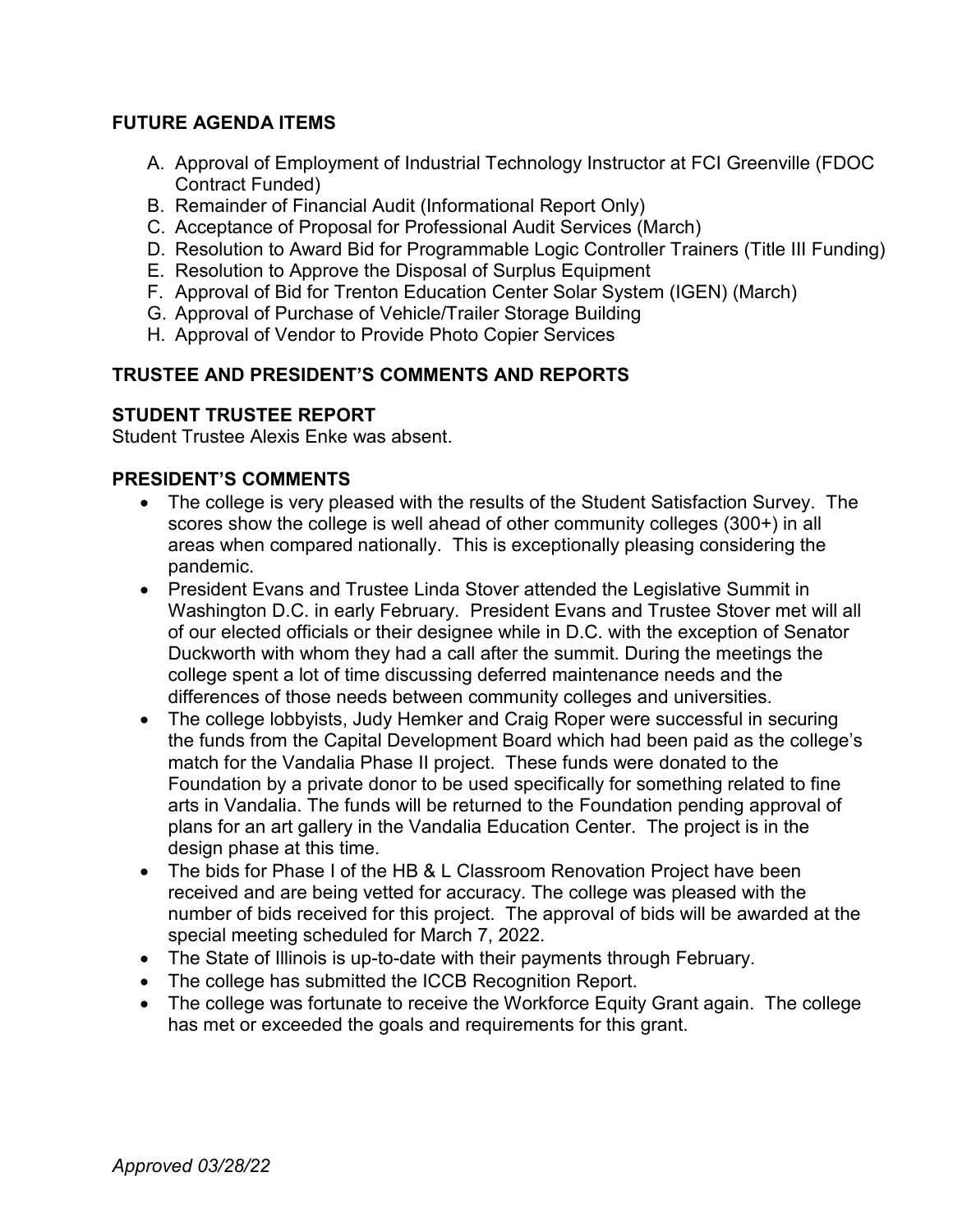## **TRUSTEES COMMENTS**

Trustee Jim Beasley reminded everyone of the great country we live in and asked that everyone remember the people involved in the Ukrainian crisis.

Trustee Linda Stover commented on her trip to Washington D.C. for the National Legislative Summit with President Evans. Trustee Stover shared with the Board that our legislators find President Evans to be very approachable and she commended him for that. She believes the trip was very beneficial for the college.

Chair Hawley read thank you notes from the Poettker family and from Professor Karla Rodgers for remembering them at the time of their loss.

Chair Hawley also read a thank you from Congressman Rodney Davis who came down and toured the Vandalia Education Center the week after President Evans and Trustee Stover met with him in Washington D.C.

## **ADJOURNMENT**

Motion by Jim Beasley to adjourn. All members voted yes by voice vote. The meeting adjourned at 8:15 p.m.

Kaskaskia College Kaskaskia College

\_\_\_\_\_\_\_\_\_\_\_\_\_\_\_\_\_\_\_\_\_\_\_\_\_\_\_\_\_\_\_ \_\_\_\_\_\_\_\_\_\_\_\_\_\_\_\_\_\_\_\_\_\_\_\_\_\_\_\_\_ Chair, Board of Trustees Secretary, Board of Trustees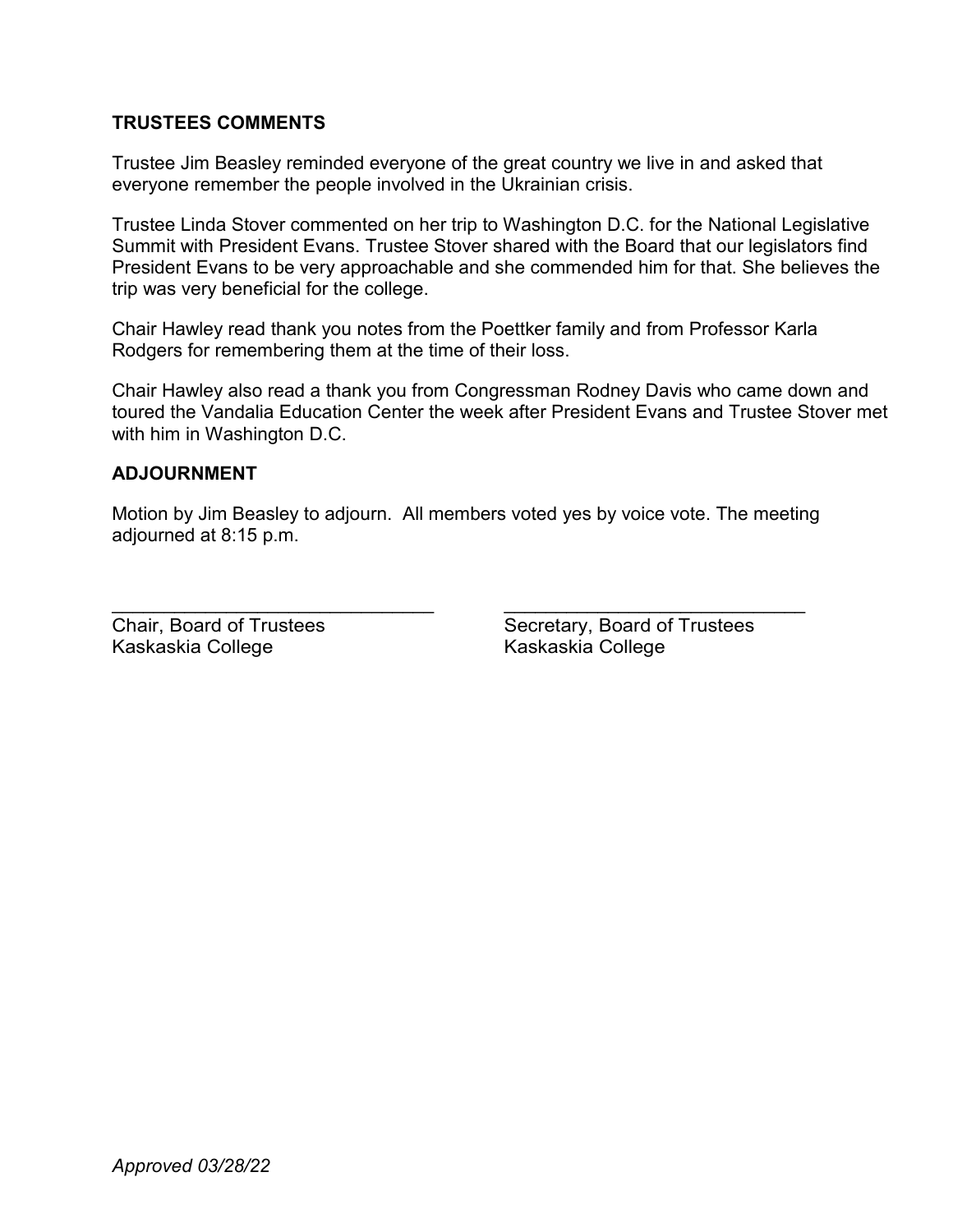# **RESOLUTION ESTABLISHING TUITION AND FEE RATES FOR ACADEMIC YEAR 2022-2023 (FY 2023)**

**WHEREAS**, Kaskaskia College is committed to providing quality learning opportunities that are affordable and accessible; and

**WHEREAS**, the College Administration has reviewed tuition and fee alternatives as well as student tuition and fees policies described in 110 ILCS 805/6 of the Public Community College Act and ICCB Rule 1501.505; and

**WHEREAS,** Kaskaskia College has consistently met its commitments to maintain equitable financial policies and practices and assist students with identifying resources to help meet their financial obligations; and

**WHEREAS**, based on the above due diligence, a review of fiscal year 2022 mid-year results, Illinois Community College peer group tuition rates and tuition rates of community colleges located in Southern Illinois, no increase in the in-district tuition rate effective summer semester 2022 is recommended; and

**WHEREAS**, the in-district tuition will be \$152 per credit hour (\$136 per credit hour for tuition and \$16 mandatory fees); and

**WHEREAS**, the Administrative Rules of the Illinois Community College Board (ICCB) state that the weighted average of the tuition for all credit courses is no more than 1/3 the College's per capita cost. The per capita cost for fiscal year 2021 (most recent audit year) is \$544.89. The College does not use variable tuition and the sole in-district tuition rate of \$152 per credit hour is less than \$180 (1/3 of the \$544.89 per capita cost); and

**WHEREAS**, in order to qualify for essential state funds such as Equalization, the College must maintain 85% of the State average for in-district tuition and mandatory fees; For fiscal year 2022, the State average is \$150.87 and 85% of the average is a minimum of \$128.24. The proposed in-district tuition rate of \$152.00 per credit hour and satisfies this condition; and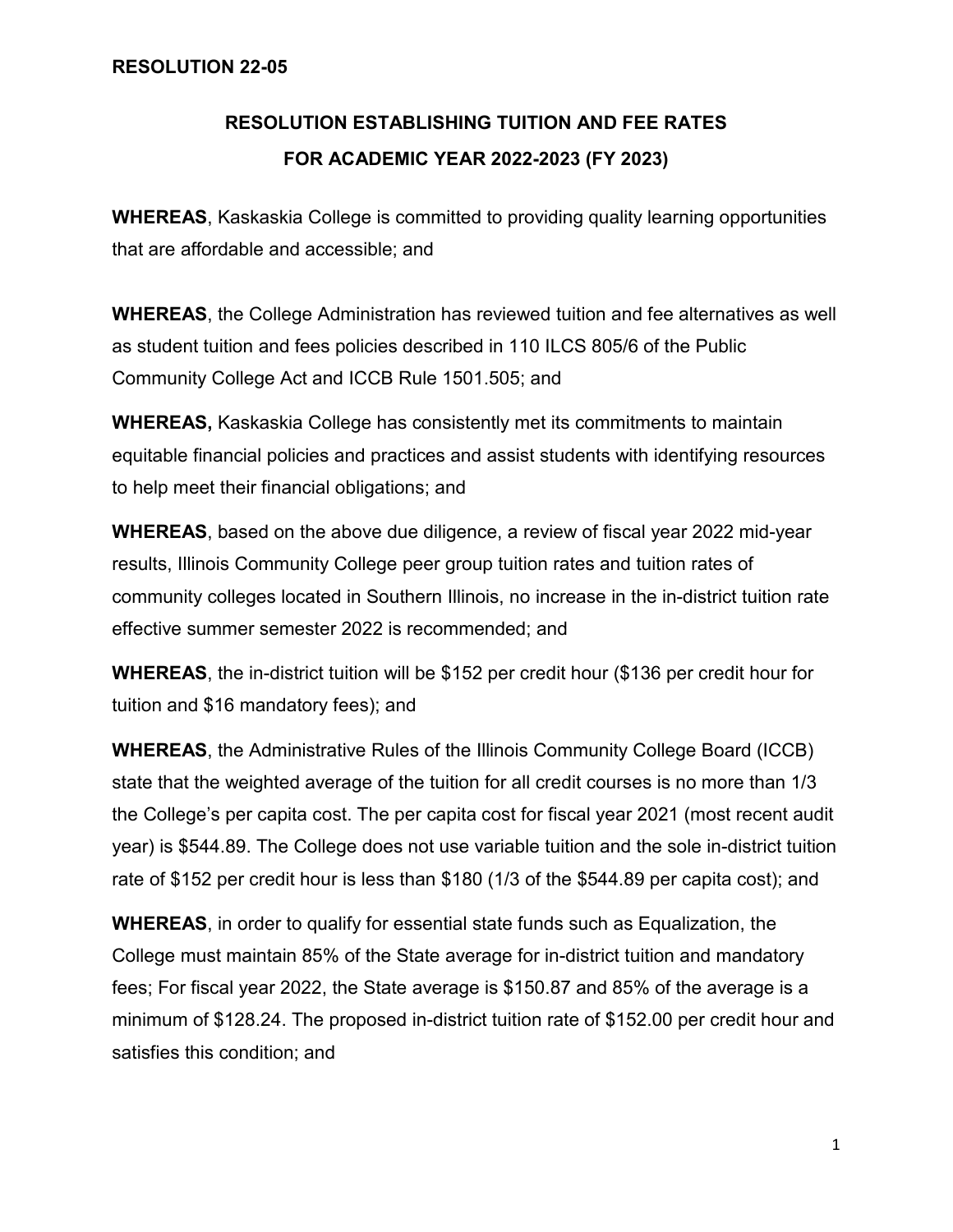# **RESOLUTION 22-05**

**WHEREAS**, according to the ICCB Administrative Rules, community colleges may set the out-of-district tuition rate for all other credit instruction in Illinois at a minimum of 1.5 times the highest in-district tuition rate of any of their contiguous Illinois community college districts. This rate is \$150.50 at Lincoln Land, which requires a minimum rate of \$225.75 per credit hour. The College's out-of-district rate will remain at \$251 and satisfies this condition; and

**WHEREAS**, according to the ICCB Administrative Rules community colleges may set the out-of-state and international tuition rate at a minimum of 1.67 times the College's in-district rate. This calculation establishes a minimum out-of-state rate of \$253.84. The College's out-of-state rate will remain at \$411 and satisfies this condition; and

**WHEREAS**, the College's fiscal year 2022-2023 tuition rates per credit hour in the table below are expected to comply the ICCB Administrative Rules; and

| Category                       | <b>Per Credit Hour</b> |
|--------------------------------|------------------------|
| In-district                    | \$152                  |
| Out-of-district (in state)     | \$251                  |
| Out-of-state and international | \$411                  |

**WHEREAS**, there is a \$10 per credit hour fee attached to courses with an online component. This pricing structure has been established to:

- promote student satisfaction, particularly for students who take online courses when face-to-face options are not conducive to their schedules,
- sustain financial resources as the college continues to improve the quality of courses with an on-line option,
- respond proactively as the cost of technology is rising more than anticipated as the country experiences strong inflationary pressures.

**THEREFORE, BE IT RESOLVED**, by the Board of Trustees of Kaskaskia College,

Community College District #501, Kaskaskia College's tuition and fees rates will be maintained at the same level for fiscal year 2022-2023 (beginning Summer 2022) and are as follows: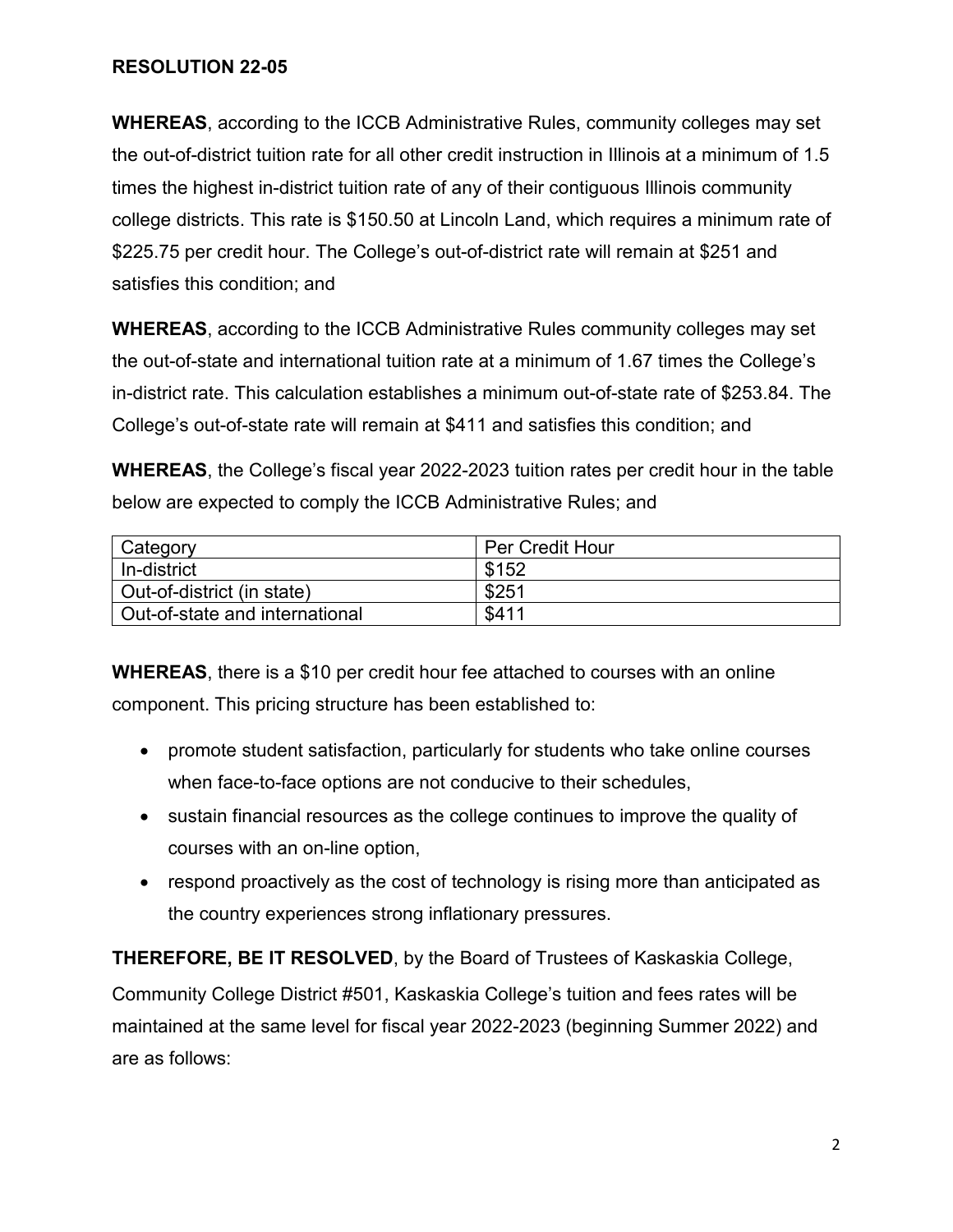# **RESOLUTION 22-05**

1. In-District Tuition will be maintained at \$136.00/credit hour and Mandatory Fees to remain at \$16.00/credit hour, for a total In-District credit hour rate of \$152.00.

2. Out-of-District (In-State) Tuition be maintained at \$235.00/credit hour and Mandatory Fees remain at \$16.00/credit hour, for a total Out-of-District credit hour rate of \$251.00.

3. Out-of-State and International Tuition be maintained at \$395.00/credit hour and Mandatory Fees remain at \$16.00/credit hour, for total Out-of-State and International credit hour rate of \$411.00; and

4. On-line Additional Fee of \$10/credit hour for courses with an online component.

Dated this 28th day of February 2022

Chair, Board of Trustees Secretary, Board of Trustees

\_\_\_\_\_\_\_\_\_\_\_\_\_\_\_\_\_\_\_\_\_\_\_\_\_\_\_\_\_ \_\_\_\_\_\_\_\_\_\_\_\_\_\_\_\_\_\_\_\_\_\_\_\_\_\_\_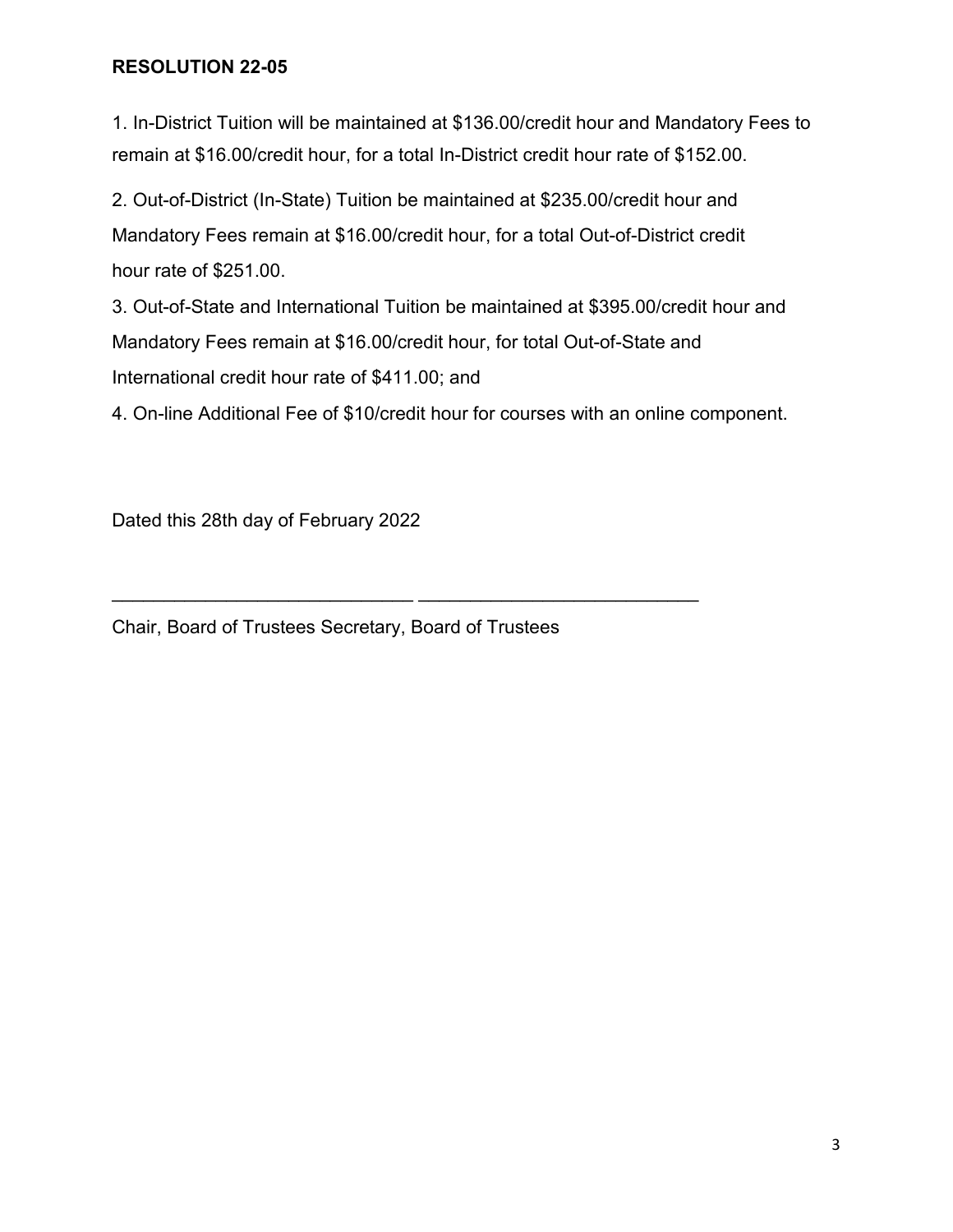## **RESOLUTION GRANTING EASEMENT TO THE CITY OF VANDALIA FOR THE VANDALIA SAFE ROUTES TO SCHOOL PROJECT**

**WHEREAS**, the City of Vandalia (City) has received grant funding to extend and replace existing sidewalks to make areas of the City more accessible and safe as part of the Vandalia Safe Routes to School Project; and

**WHEREAS**, the City has approached the College with a request for an easement over property at the Vandalia Education Center in order to complete the sidewalk project; and

**WHEREAS**, the College administration has determined that the easement will not interfere with any College operations or activities; and

**WHEREAS**, the College waives its right to an appraisal and compensation so that all possible funding can be made available for the physical sidewalk improvements; and

**WHEREAS**, the College does not receive any non-monetary benefit from the City of Vandalia in exchange for the donation of the permanent easement; and

**NOW, THEREFORE BE IT RESOLVED** by the Board of Trustees of Kaskaskia College, Community College District #501,that the easement with the City of Vandalia is approved, and the College President is authorized to take all necessary actions and execute all documents to complete this transaction including the waiver of rights to an appraisal and compensation for the easement.

Dated this 28th day of February 2022

Kaskaskia College Kaskaskia College

 $\overline{\phantom{a}}$  , and the contract of the contract of the contract of the contract of the contract of the contract of the contract of the contract of the contract of the contract of the contract of the contract of the contrac Chair, Board of Trustees Secretary, Board of Trustees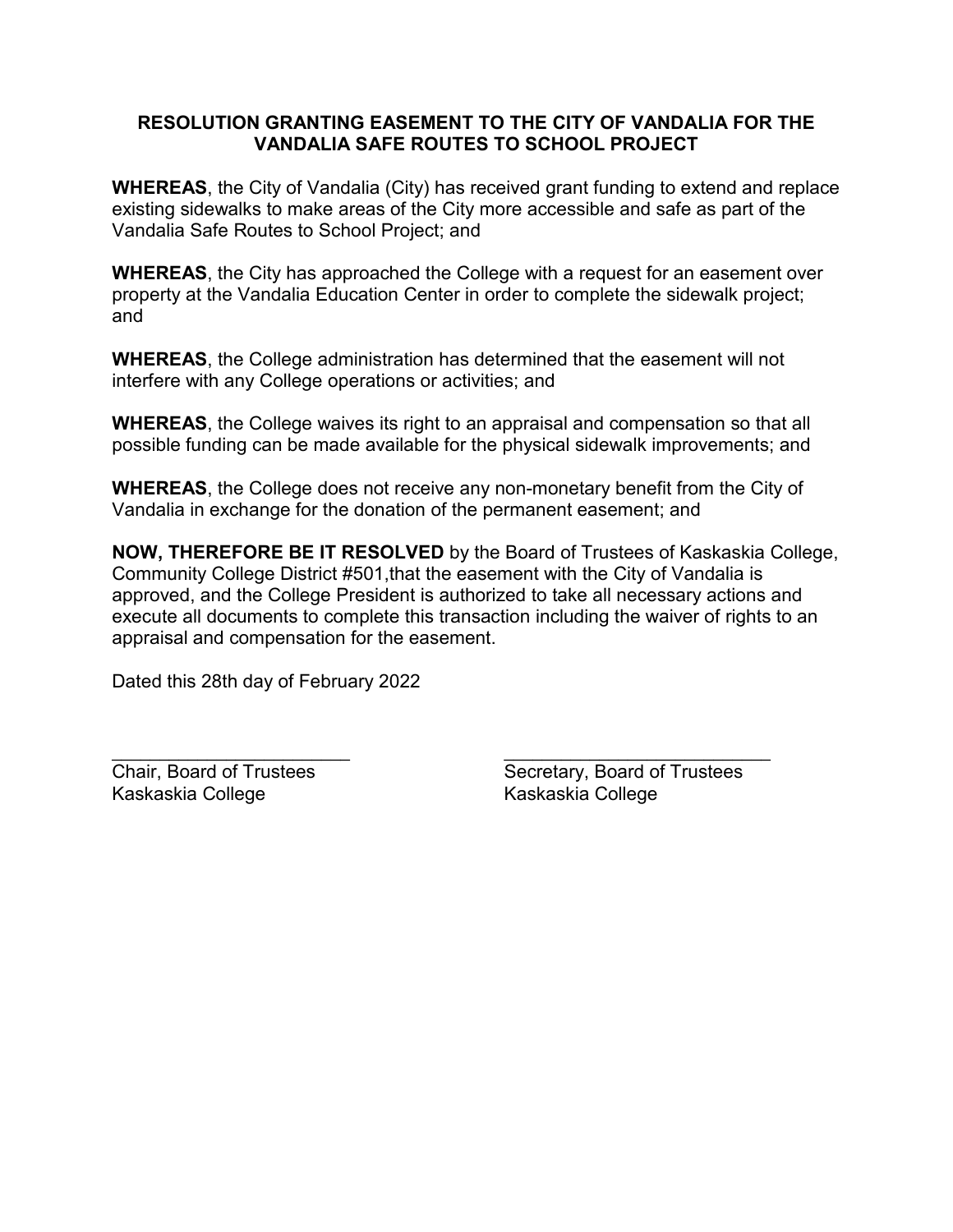## **RESOLUTION TO AWARD THE BID FOR THE PURCHASE OF PNEUMATIC & HYDRAULIC TRAINERS (WORKFORCE EQUITY INITIATIVE GRANT FUNDING)**

**WHEREAS,** the college's Workforce Equity Initiative (WEI) Grant provides funding for the purchase of pneumatic and hydraulic trainers to be used for instructional purposes in the Industrial Technology Program; and

**WHEREAS,** the Industrial Technology Program has five pneumatic trainers and five hydraulic trainers which are almost 20 years old and, due to the age of the trainers, frequent repairs and maintenance are required; and

**WHEREAS,** in addition to replacing the old trainers, an additional quantity of new trainers will allow the opportunity for enhanced COVID mitigation practices as students will have an increased number of trainers to learn on; and

**WHEREAS,** in addition to publishing a legal notice in the February 3, 2022 edition of the *Centralia Morning Sentinel*, the following vendors were emailed a copy of the invitation to bid document:

| <b>Vendor</b>                          | <b>City/State</b> |
|----------------------------------------|-------------------|
| <b>TW Controls</b>                     | Roanoke, VA       |
| <b>Aidex Educational Systems</b>       | Rossville, IN     |
| <b>Moss Education Systems</b>          | Johnstone, IA     |
| Future Tek, Inc.                       | Columbus, MS      |
| <b>DEPCO Enterprises, LLC</b>          | Frontenac, KS     |
| <b>TII Technical Education Systems</b> | Gilberts, IL      |
| <b>Advanced Technology Associates</b>  | Northville, MI    |
| Tiles in Style                         | South Holland, IL |

And,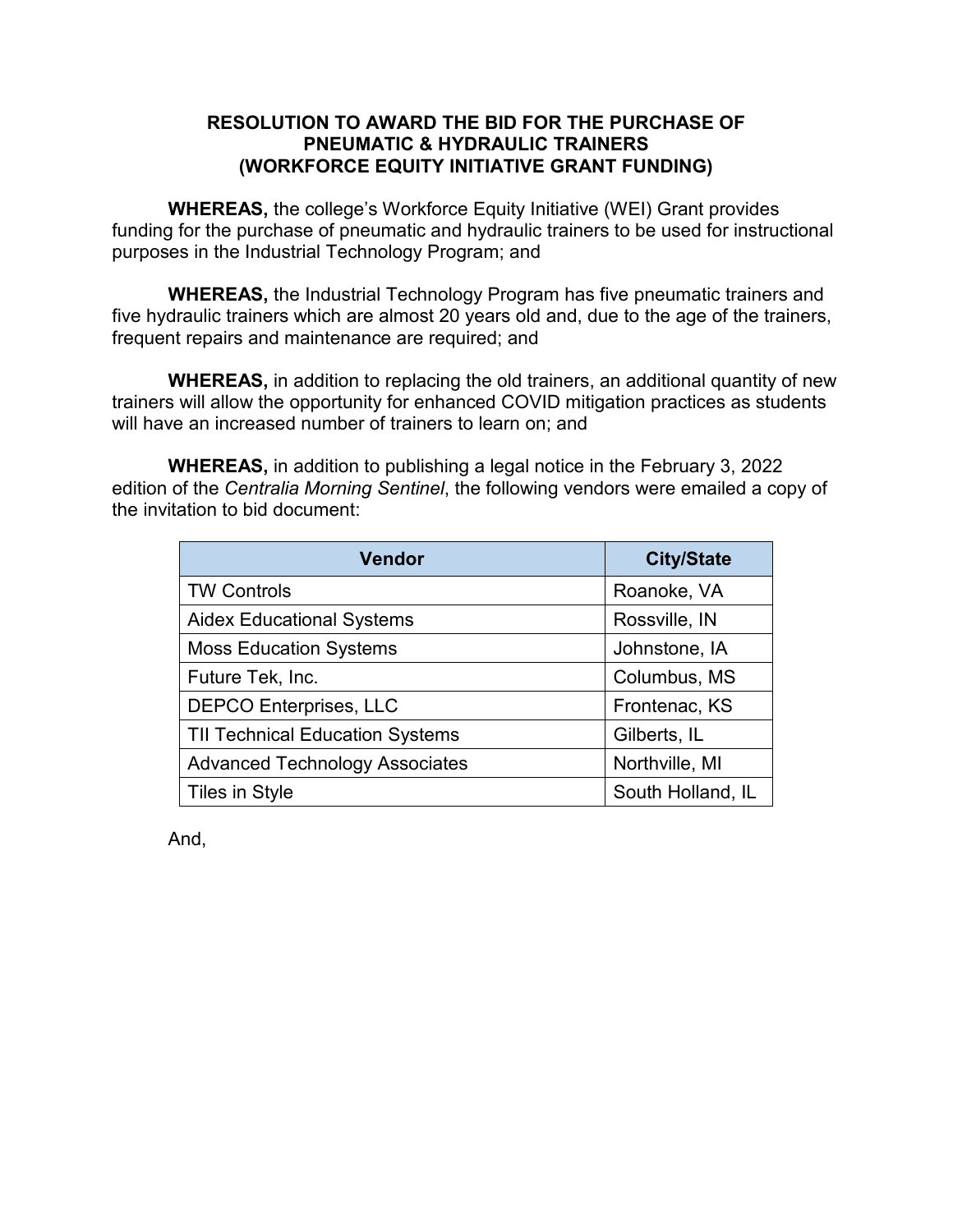**WHEREAS,** the following sealed bids were received:

|                          |          |                                 | <b>DEPCO Enterprises,</b><br><b>LLC</b> |                                 | <b>Aidex Educational</b><br><b>Systems</b> |
|--------------------------|----------|---------------------------------|-----------------------------------------|---------------------------------|--------------------------------------------|
| <b>Item Description</b>  | Quantity | <b>Unit Bid</b><br><b>Price</b> | <b>Extended</b><br><b>Bid Price</b>     | <b>Unit Bid</b><br><b>Price</b> | <b>Extended</b><br><b>Bid Price</b>        |
| <b>Pneumatic Trainer</b> | 10       | \$2,695                         | \$26,950                                | \$6,350                         | \$63,500                                   |
| <b>Hydraulic Trainer</b> | 10       | \$2,295                         | \$22,950                                | \$8,250                         | \$82,500                                   |
| Shipping                 |          | \$975                           | \$975                                   | \$8,760                         | \$8,760                                    |
|                          |          | Total:                          | \$50,875                                | Total:                          | \$154,760                                  |

And,

**WHEREAS,** based on a review of the bids received, the low bid in the amount of \$50,875 has been submitted by DEPCO Enterprises, LLC; and

**WHEREAS,** funding for the purchase of the pneumatic and hydraulic trainers is provided by the WEI Grant.

**NOW, THEREFORE, BE IT RESOLVED BY THE BOARD OF TRUSTEES OF KASKASKIA COLLEGE, COMMUNITY COLLEGE DISTRICT #501,** that the Board award the bid for the purchase of pneumatic and hydraulic trainers to DEPCO Enterprises, LLC of Frontenac, KS in the amount of \$50,875.

Dated this 28<sup>th</sup> day of February 2022

\_\_\_\_\_\_\_\_\_\_\_\_\_\_\_\_\_\_\_\_\_\_\_\_\_ \_\_\_\_\_\_\_\_\_\_\_\_\_\_\_\_\_\_\_\_\_\_\_\_\_\_\_\_ Kaskaskia College

Chair, Board of Trustees<br>
Kaskaskia College<br>
Kaskaskia College<br>
Kaskaskia College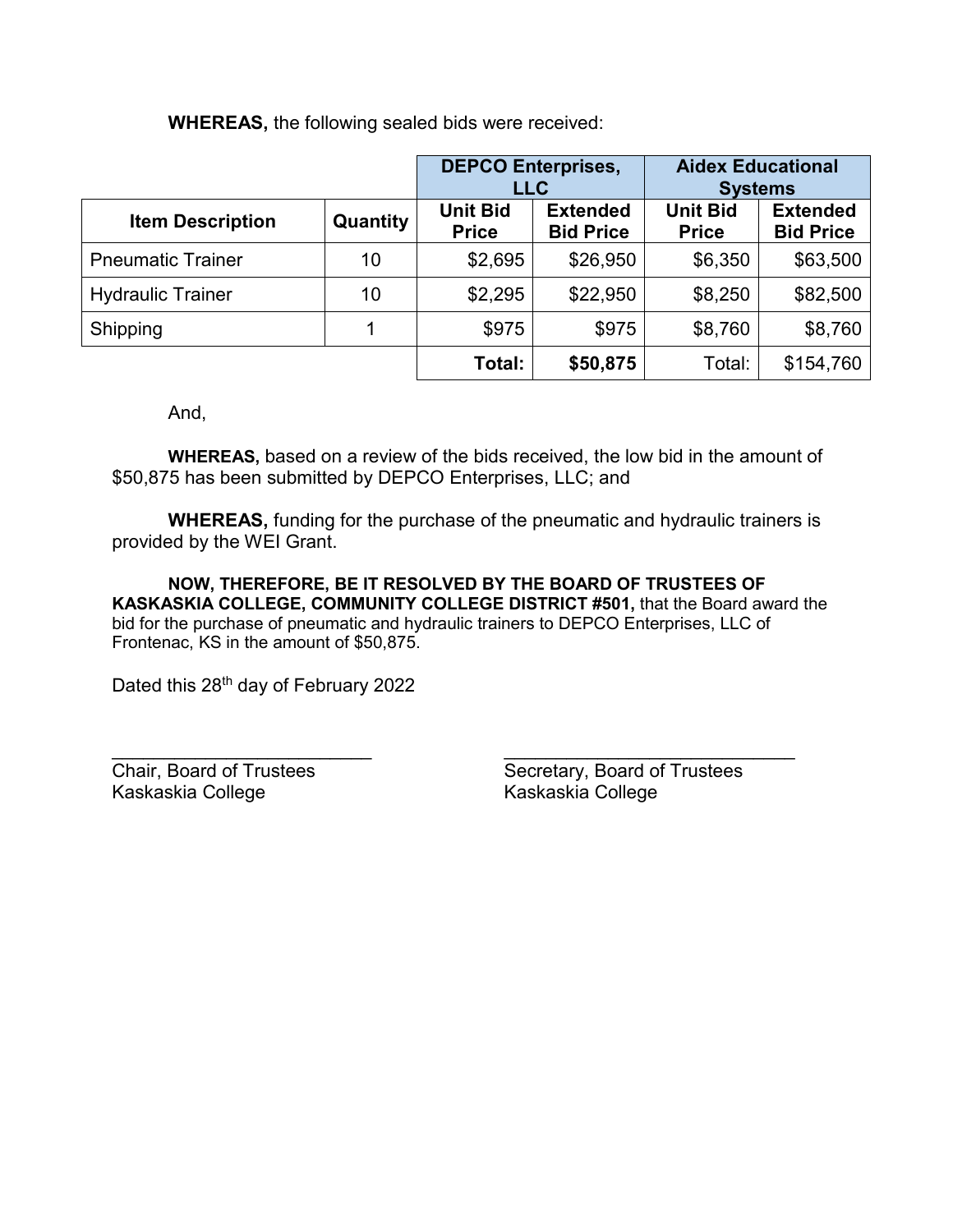## **RESOLUTION TO APPROVE THE PURCHASE OF HVAC TRAINERS (CENTRALIA CORRECTIONAL CENTER EDUCATION PROGRAM CTEI GRANT FUNDING)**

**WHEREAS,** the college's education program at the Centralia Correctional Center (CCC) is developing a new HVAC program; and

**WHEREAS,** some of the instructional equipment that needs to be purchased includes HVAC trainers to be used in the lab; and

**WHEREAS,** the HVAC trainers include a heating and A/C electrical wiring trainer, basic wiring trainer, intermediate electricity trainer, basic refrigeration trainer, and gas heat trainer; and

**WHEREAS,** the Associate Professor of HVAC at the Crisp Technology Center assisted with identifying HVAC trainers that will best meet the educational needs of the new HVAC program; and

**WHEREAS,** the recommendation is to purchase HVAC trainers from Hampden Engineering Corporation of Longmeadow, MA; and

**WHEREAS,** Hampden Engineering Corporation has provided the following price quotation for the HVAC trainers:

| <b>Equipment Description</b>                                           | <b>Proposed</b><br><b>Price</b> |
|------------------------------------------------------------------------|---------------------------------|
| Hampden Heating and A/C Electrical Wiring Trainer (Model HEE-11)       | \$2,682.00                      |
| • This trainer is designed to cover low voltage pilot circuits as well |                                 |
| as series and parallel circuits.                                       |                                 |
| Hampden Basic Relay Trainer (Model HEE-11R)                            | \$4,088.00                      |
| • This trainer facilitates the study and troubleshooting of the        |                                 |
| control components and circuits used in refrigeration and air          |                                 |
| conditioning systems                                                   |                                 |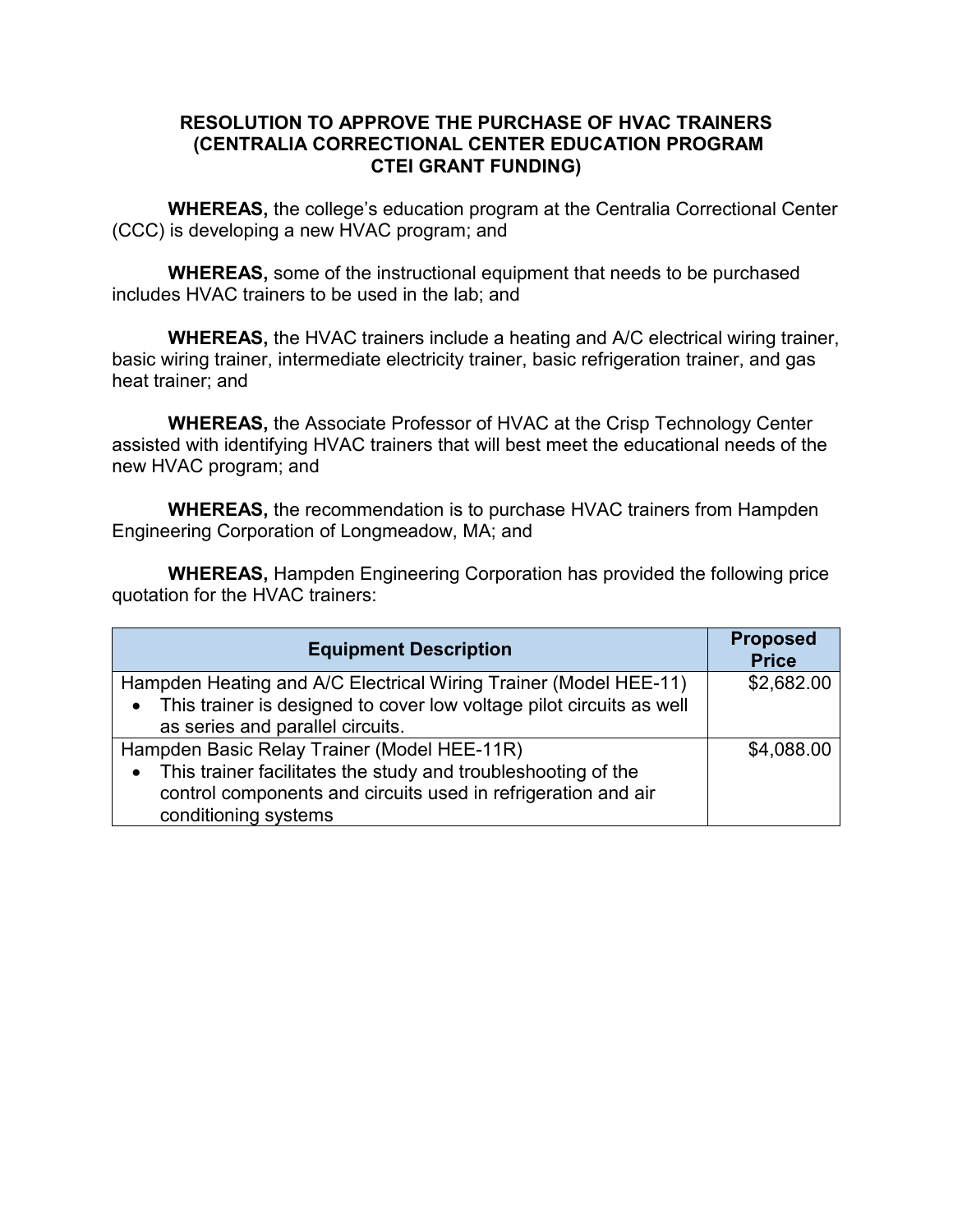| <b>Equipment Description (Cont'd)</b>                           | <b>Proposed</b><br><b>Price</b> |
|-----------------------------------------------------------------|---------------------------------|
| Hampden Intermediate Electricity Trainer (Model HEE-11A-FT-1C)  | \$9,444.00                      |
| This trainer provides students with the opportunity of wiring   |                                 |
| actual heating and cooling control components into realistic    |                                 |
| electrical circuits                                             |                                 |
| Hampden Basic Refrigeration Trainer (Model H-RST-3B) with Fault | \$18,600.00                     |
| Package (Model H-RST-FP-10E)                                    |                                 |
| This trainer is designed to provide students with a thorough    |                                 |
| understanding of the refrigeration cycle, including measurement |                                 |
| of pressure, vacuum, flow rate, and temperature.                |                                 |
| Hampden Gas Heat Trainer (Model H-GHT-2B)                       | \$15,841.00                     |
| This trainer contains the actual control components of a        |                                 |
| commercial gas heat installation                                |                                 |
| Total:                                                          | \$50,655.00                     |

And,

**WHEREAS,** per a letter provided by Hampden Engineering Corporation, they are the sole source for the manufacture and distribution of their HVAC trainers; and

**WHEREAS,** pursuant to the Illinois Public Community College Act (110 ILCS 805/), the purchase of the HVAC trainers is exempt from the bidding process; and

**WHEREAS,** funding for the purchase of the HVAC trainers is coming from the CTEI Grant awarded to the education program at the Centralia Correctional Center; and

**WHEREAS,** pursuant to the Illinois Public Community College Act (110 ILCS 805/), the purchase of this particular piece of equipment is exempt from the bidding process.

**NOW, THEREFORE, BE IT RESOLVED BY THE BOARD OF TRUSTEES OF KASKASKIA COLLEGE, COMMUNITY COLLEGE DISTRICT #501,** that the Board approves the purchase of the HVAC trainers from Hampden Engineering Corporation of Longmeadow, MA in the amount of \$50,655.

Dated this 28<sup>th</sup> day of February 2022

Kaskaskia College Kaskaskia College

\_\_\_\_\_\_\_\_\_\_\_\_\_\_\_\_\_\_\_\_\_\_\_\_\_ \_\_\_\_\_\_\_\_\_\_\_\_\_\_\_\_\_\_\_\_\_\_\_\_\_\_\_\_ Chair, Board of Trustees Secretary, Board of Trustees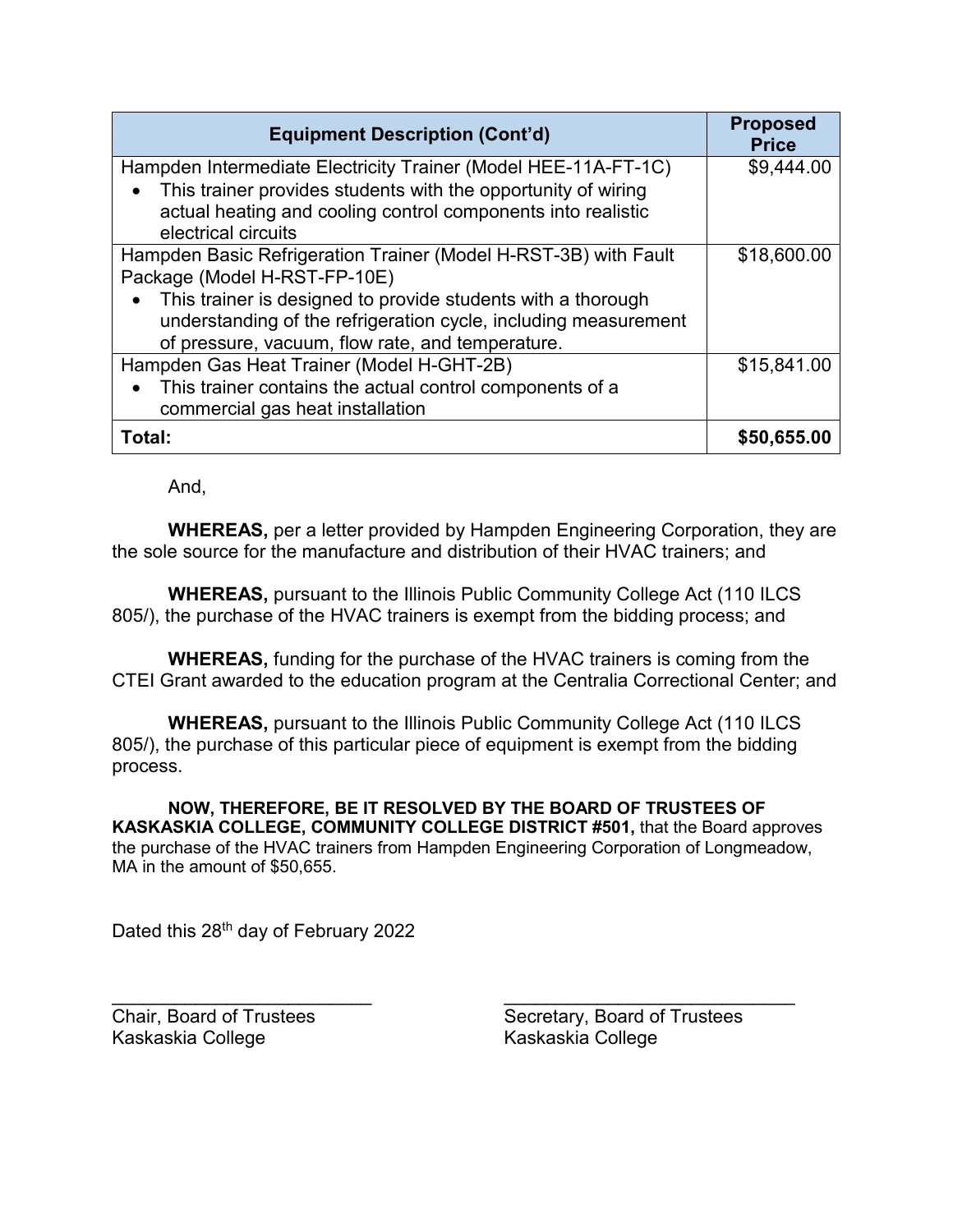#### **RESOLUTION TO APPROVE THE PURCHASE OF A CUTAWAY TOYOTA PRIUS HYBRID TRAINER (ILLINOIS GREEN ECONOMY NETWORK GRANT FUNDING)**

**WHEREAS,** the college has been awarded a grant from the Illinois Green Economy Network (IGEN) which includes funding for the purchase of a cutaway Toyota Prius hybrid trainer to be used for instructional purposes in the Automotive Technology Program; and

**WHEREAS,** the college recently employed an Automotive Work-Based Learning Coordinator who will, in conjunction with faculty and the Automotive Technology Advisory Board, guide the development of an electric vehicle (EV) curriculum and launching of an EV certificate program; and

**WHEREAS,** the impetus to develop an electric vehicle component for the Automotive Technology Program came from members of the Program's industry advisory board who are anticipating the growth in sales and servicing of electric vehicles; and

**WHEREAS,** the Assistant Professor of Automotive Technology and Automotive Work-Based Learning Coordinator reviewed cutaway hybrid trainers from ConsuLab, ATech, and NADA Scientific; and

**WHEREAS,** unlike ATech and NADA Scientific, the ConsuLab trainer provides a simulation with a virtual demonstration of eight possible hybrid operating modes with an accelerator and brake pedal. The simulation along with the comprehensive diagram display will provide a more hands-on training opportunity for students rather than demonstration only, as the other trainers provide; and

**WHEREAS,** per a sole source letter provided by ConsuLab Training Aids of Quebec, Canada, they are the sole source for the manufacture and distribution of the cutaway Toyota Prius hybrid trainer; and

| <b>Item Description</b>             | <b>Unit Price</b> |
|-------------------------------------|-------------------|
| Cutaway Toyota Prius Hybrid Trainer | \$38,562.00       |
| <b>Vinyl Dust Cover for Trainer</b> | \$401.00          |
| <b>Total Price:</b>                 | \$38,963.00       |

**WHEREAS,** ConsuLab Training Aids has provided the following price quotation:

And,

**WHEREAS,** the IGEN Grant specifically identifies the cutaway Toyota Prius hybrid trainer as the trainer to be purchased and provides funding to cover the cost of